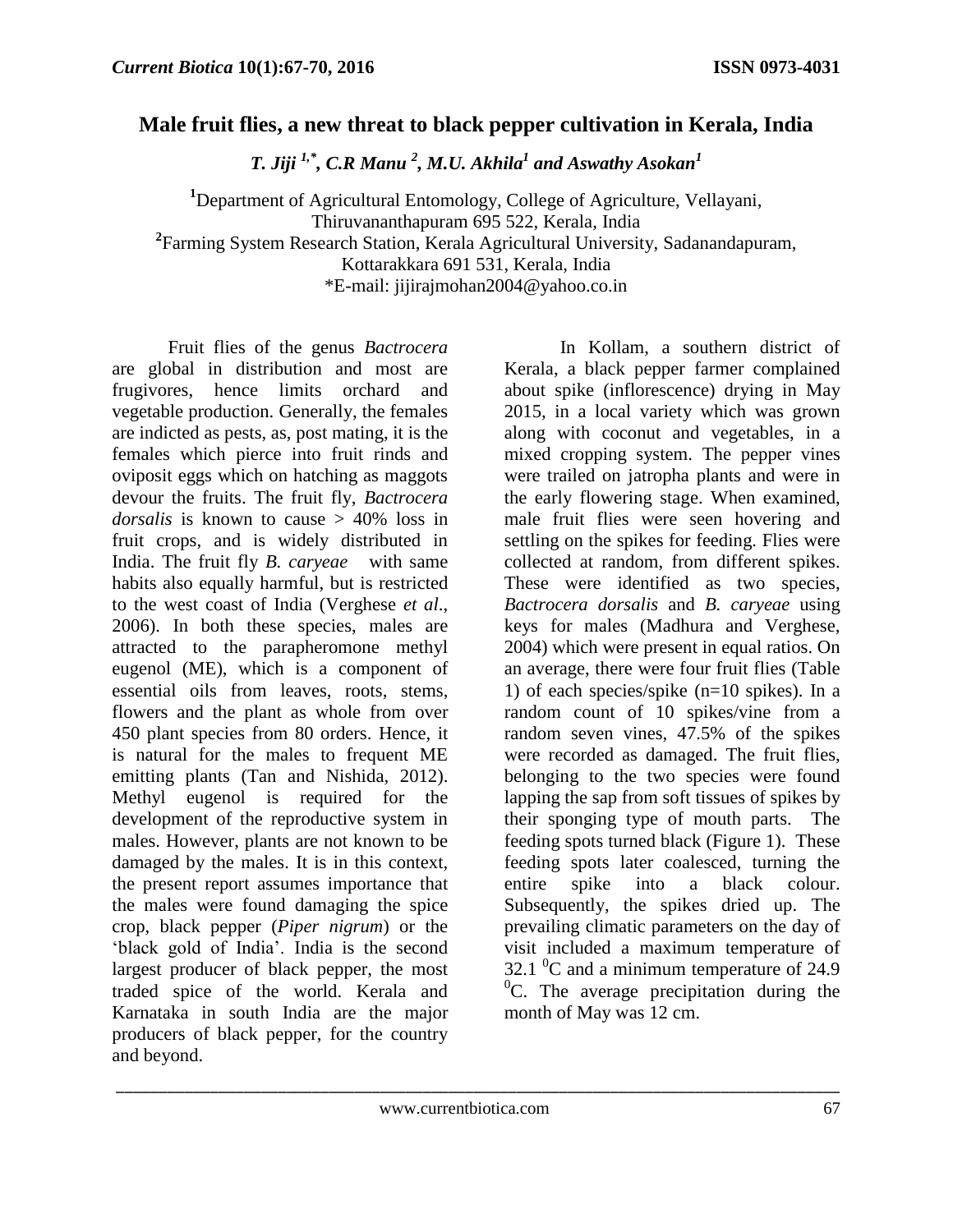

Figure 1. Male fruit flies feeding on black pepper spikes, turning them black.

| <b>Plant part</b><br>infested | No. of <i>B. dorsalis</i> | No. of <i>B. caryeae</i> | <b>Total no. of flies</b> |
|-------------------------------|---------------------------|--------------------------|---------------------------|
| Mean/spike                    |                           | 4.3                      |                           |

**Table 1. Population of male fruit flies on pepper spikes**

 The Oriental fruit fly, *B. dorsalis*, originally described from Taiwan, is one of the most destructive fruit fly pests of East Asia and the Pacific. Economic significance of these fruit flies in India was reported by Verghese *et al*. (2004). *Bactrocera caryeae* forms a group within the *dorsalis* complex (Clark *et al*, 2005), also is trying to make its identity by infesting new crops. The females of both flies are notorious for causing damage to fruit crops. Primary damage to crops caused by oriental fruit flies results from oviposition in fruit and soft tissues of vegetative parts of certain plants, feeding by the larvae, and decomposition of plant tissue by invading secondary microorganisms. There are no reports of fruit flies infesting black pepper. Contrary to the expectations,

here the males were found causing serious infestation by feeding. This is a new concern, especially of black pepper growers. The methyl eugenol present in black pepper may be one reason for attracting these fruit flies to the pepper spikes.

 The farmer was advised to set up methyl eugenol traps, and spray jaggery 10% containing malathion 0.1%, at the base of the plant (50 ml/splash) in order to prevent further crop loss. Bait application technique and Male annihilation technique were reported to be effective for fruit fly management (Stonehouse *et al*., 2002 and Jiji *et al.*, 2005). This led to remarkable progress, saving the remaining spikes.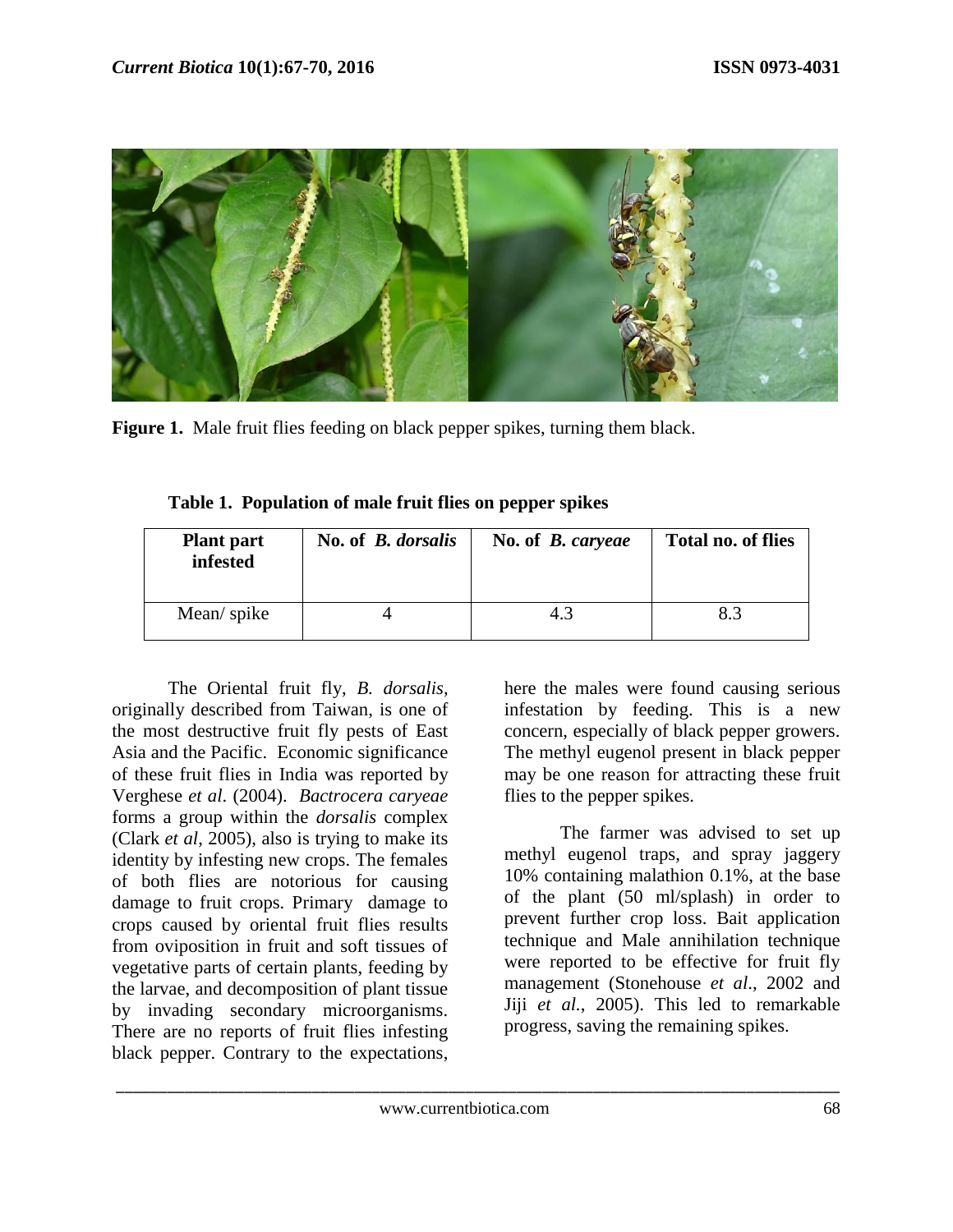It was interesting to reason why the spikes turned black due to the males' feeding. Generally, flies with spongy mouthparts are innocuous to plants. However, a tender spike may be morphologically soft and hence vulnerable to a "sponge pressure' from the flies while it laps the methyl eugenol or any surface chemical exudates. It was observed that when flies were diverted to traps containing ME, spikes were spared, and yielded normally. Evidence suggests that spongy mouth parts of the flies can inflict damage to the soft emerging spikes, and warrants protection. The blackening of the soft spike parts might have been due to the pressing action of the spongy mouth parts of the insects during feeding, causing dehydration of soft tissues. Other physiological reactions in the host tissue may also be responsible for their blackening. The histopathological and biochemical changes due to male feeding may be interesting to investigate further, as well as studying the labella of male *Bactrocera*. Though feeding by males is considered non-abrasive, evidence in other fruit flies like *Blepharoneura* sp shows that internal surface of the flagellum has blade like and brush like pseudotracheal ring tips which can scarify plant tissues (Driscoll and Condon, 1994). There are reports that attraction of males of *B. carambolae, B. papayae* and *B. umbrosa* to floral synomone of wild orchid, *Bulbophyllum cheiri*, help in the pollination of orchid (Tan *et al*., 2000). In certain cases, the plants may not be affected like attraction of *B. dorsalis* males to *Cassia fistula* flowers (Shelly, 2000).

## **CONCLUSION**

Fruit flies were found damaging black pepper (*Piper nigrum*) in a mixed cropping system, in Southern Kerala. The affected plants were in the early flowering

stage and the fruit fly species damaging the spikes were *Bactrocera dorsalis* and *B. caryeae,* which were present in equal ratios. Male fruit flies were hovering and settling on the spikes for feeding. On an average, there were four fruit flies of each species / spike (n=10 spikes). In a random count, 47.5% of the spikes were observed to be damaged. This is a new concern to black pepper growers, which needs attention.

## **REFERENCES**

- Clarke, A.R, Armstrong, K.F., Carmichael A.E., Milne J. R., Raghu, S., Roderick G.K., Yeates D.K. 2005. Invasive phytophagous pests arising through recent tropical evolutionary radiation: the *Bactrocera dorsalis* complex of fruit flies. *Annual Review of Entomology*, **50:** 293-319.
- Driscoll, C. A. and Condon, M.A. 1994. Labellar modifications of Blepharoneura (Diptera: Tephritidae): Neotropical fruit flies that damage and feed on plant surfaces. *Annals of Entomological Society of America,* **87**(4): 448-453.
- Jiji, T., Stonehouse, J.M., Sendilkumar, Mumford, J. D. and Verghese, A. 2005. Heights of food bait trap attraction of melon fruit flies (Diptera:Tephritidae) in bitter gourds in southern India, *International Journal of Tropical Insect Science*, **25**(4): 292-294.
- Madhura, H. S. and Verghese, A. 2004. A guide to identification of some common fruit flies (*Bactrocera* spp.) (Diptera:Tephritidae:Dacinae). *Pest Management in Horticultural Eco*systems, **10**(1), 1-10.